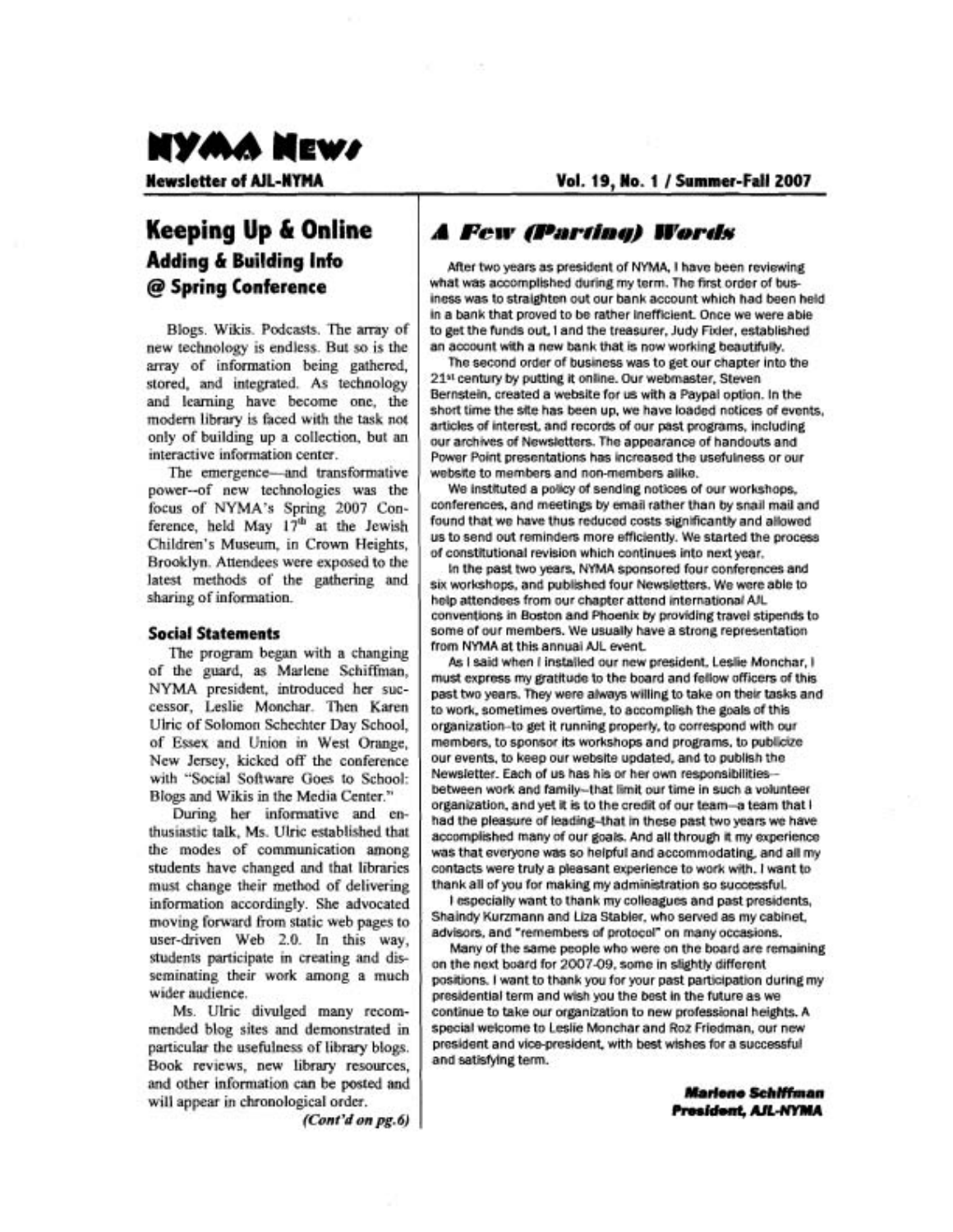# **Ringing in the Old**

**Two Centuries Meet** @ **Reference Workshop by INA RUBIN COHEN, Public Services Librarian, Jewish Theological Seminary Library**  & **LEAH BENNETT, Acquisitions Librarian, Jewish Theological Seminary Library** 

The Jewish world of nineteenth century print met today's web at the 2007 Reference Workshop, held April 30<sup>th</sup> at the New York Public Library. Twenty-seven librarians fiom the New York area attended two absorbing presentations.

#### **In Print**

The first, "Rediscovering 19<sup>th</sup> Century Hebrew Periodicals," given by Dr. Gil Perl of Yeshiva University, took the attendees on an investigative tour of newspapers of two centuries ago by way of an outstanding website fiom Hebrew University, on an investigative tour of newspapers of two centuries ago by<br>way of an outstanding website from Hebrew University,<br>Eitonut *Ivrit Historit* (Historic Hebrew Newspapers http://jnul.huji.ac.il/dl/newspapers/index1024.html). Many of these newspapers, such as Havatzelet, Ha-Levanon, Ha-Magid, Ha-Meilitz, Ha-Tsvi, and Ha-Tsefirah, which according to the website, had been previously limited to "crumbling originals or microfilm copies" in a handful of research libraries, have been digitized **and** are now accessible to the public.

Dr. Perl described the potential historical value of this site as a primary resource for early Zionism, the Haskalah (Jewish Enlightenment), everyday life of East European Jewry, and the relationship between the maskilim (Westem-educated) and more traditional Jews. Dr. Perl demonstrated the powerful emotional experience it was to see (albeit online) the actual print of these documents, as he transported himself into another place and time and into the life and mind of the Netziv.

#### **Man of the World**

The Netziv, or Rabbi Naphtali Zvi Yehudah Berlin (1816- 1893), wrote the Emek ha-Netziv, a commentary on Sifrei, which was finally published posthumously in 1959--66 years after his death--in Jerusalem. The introduction to the first printed edition states that the Emek ha-Netziv is a "product of his youth." However, Dr. Perl's close reading of the text reveals a reference to an article in Ha-Magid from 1866 that is actually thirty years past his youth. Dr. Perl asked how much of the printed work is actually a "product of his youth" and how much the fruit of his adulthood.

As Dr. Perl searched for an answer, he traced the Netziv's intellectual development against the Haskalah (Jewish Enlightenment), which had begun making inroads into the insular Jewish communities of Eastern Europe. The Netziv read newspapers and literature of the maskilim and contributed articles while encouraging religious settlement in Palestine. In 1851, *(Cont'd on* **Pg.5)** 



AIL-NYMA EXECUTIVE BOARD 2007-2009

**President** 

Publicity Coordinator (Past President Rts Chen, 212408-8057; differentiated a

Reference Workshop, Coordinators<br>Racial Kuma / (8, 9,00 828), 4112, serbadio di diatta Int Schen, 212-675-8835; availabilities and

Lisison to Yeshiva Librarians/Chester Group .... Joyce Levine, 516-487-9204; assessible translate

Discussion Moderator List **CONTRACTOR** Sara Mahcus, 916-464-5534; sara@msanarius.co

Guides [6 Paul President] Standy (Susan) Surgeons: 201-684-7199; shiraning this upo vide; shiranghatune!

Past Presidents Amere Schftren, 212,960-5381, schffre@wards Hzabeth Stabler, 212-607-9563, transitive Pyshop

estable demanding leg<br>Skilande Berger, 212-960-54-1, shekara demandi Committee chairs are not elected olivers. We wike our volunteers; please contact the committee chairs.... A1964 News is published twice a year, Winterfacting & Summit A Loy the ALACHA Loughbre, Av. Lies e communication de l'april 2000.<br>#Si scour Unit (113, 2001 - 2008

**DACE 2**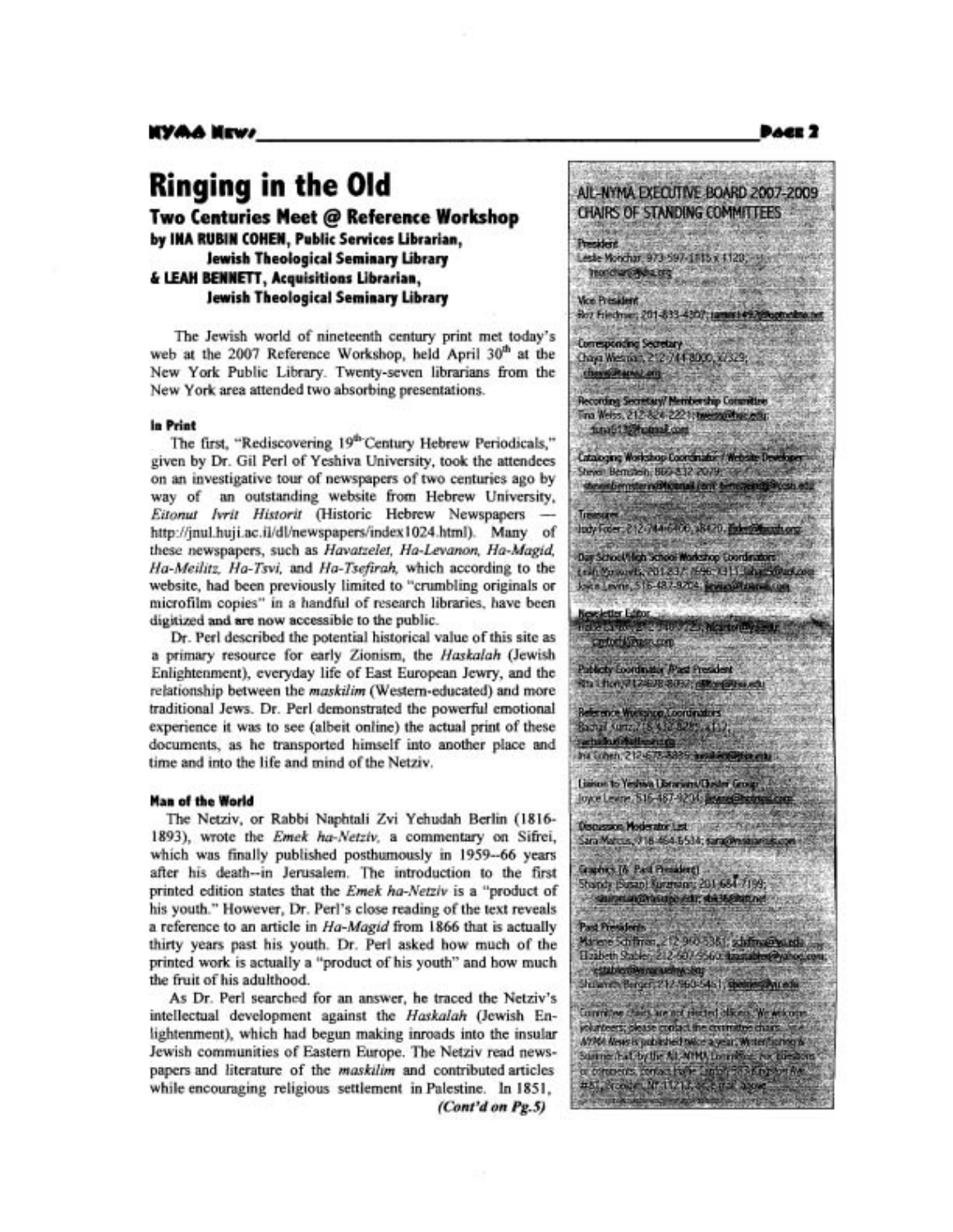# Past/Present/Future

#### **Career Opportunities!!!!**

We are now hosting job listings on ourwebsite, http://www.ailnyma.org. Our listings are also available via an RSS feed on our site so if you would like to know about job openings as soon as they're posted, you can subscribe to the feed with your favorite RSS reader.

#### **Up**&**Running!**

The Library of the Jewish Theological Seminary of America has completed their upgrade from ALEPH version 15.2 to version 17.01 and brought up their new web OPAC. Some of the features:

- \* Keyword searching from main page
- \* Advanced searching including limiting by format, language, date range
- \* Brief list includes format
- \* Link from "Brief list" to full bibliographic record or Library holdings
- \* Personal sign in
- \* Online renewals
- \* Select, save and e-mail sets of bibliographic information

For further search tips see the Help screens. Come visit at http://alpha3.itsa.edu:8997/F. The JTSA Library thanks **Olga Snaider,** Systems and Digitization Librarian; Hal Pollenz, Director of Computer Operations; **Sara Splegel,** Administrative Librarian forTechnical Services; **Amy Helfman,**  formerly Manager of Web Services; and **Eyal Alkalay,**  project liaison at ExLibris. Without this team it could never have happened!

#### **Haunting Memories**

Now at Center for Jewish History--Web-based searchable bibliography of unpublished Holocaust-related materials, drawn from the collections of five partners: American Jewish Historical Society; American Sephardi Federation; Leo Baeck Institute; Yeshiva University Museum; and YIVO Institute for Jewish Research. Bibliography contains over 2,000 annotated entries, which represent records in 32 different languages; almost 3,000 individuals and over300 organizational names; and close to 700 locations (cities, towns) with alternate spellings.

#### **Take a Bow**

**Sara Marcus** has earned her PhD from Touro University International in E-Learning Administration.

**Edith Lubetskl** was honored with Yeshiva University's Points of Light award, "for bringing light into the world through leadership and commitment to values."

**Hallle (Chayah Sarah) Cantor** has edited two new books: Rambam: The 13 Principles of Faith, Principles VIII & IX, publisher Kol Menachem; **Let's Go Camping and Discover our Nature,** publisher Writer's Press (Aura Publications). **Stephanie Gross** has been appointed

vice-president of the NewYork Library Club.

#### Goodbye & Good Luck

**Micha Oppenhelm,** who has been with the Library of The Jewish Theological Seminary since 1966, is retiring from his position as Bibliographic Control Librarian. Micha's professionalism, wisdom and personal touch has impacted many Judaica Librarians throughout the world over these 41years.

#### **Mazel Tov**

- To **Melr** & **Edlth Lubetski** on the birth of their two grandsons: llan Yehuda. Parents Ari & Leah Feldman; Yehuda. Parents Uriel & Shani Lubetski.
- To **Alex** & **Leah Moskovlts,** on the engagement of their daughter Aviva to Simon Kaye.
- To **Shulamlth Cohen,** on the birth of her granddaughter Talia Frumma. Parents Rabbi Menachem & Devora Linzer.
- To **Lawrence**& **Marlene Schiffman,** on the birth of their granddaughter Kayla Aviva. Parents Jeremy & Estee Lavitt.
- To **Phillp**& **Leslle Monchar,** on the maniage of their daughterTalia to David Kaye.
- To **Rabbl Cllfford** B. & **Dr. Deborah Mlller,** on the birth of their grandson Eitan Nadiv Miller Feder. Parents Adinah Miller & David Feder.

May they all **schep nachas.** 

#### **Condoknces**

- To **RabbiB. Cllfford Miller** on the loss of his mother, Dora Sturman Miller.
- To **Rabbi Moshe Schaplro** on the loss of his mother, Lucille Schapiro.
- May they be comforted amongthe mourners of Zion in Jerusalem.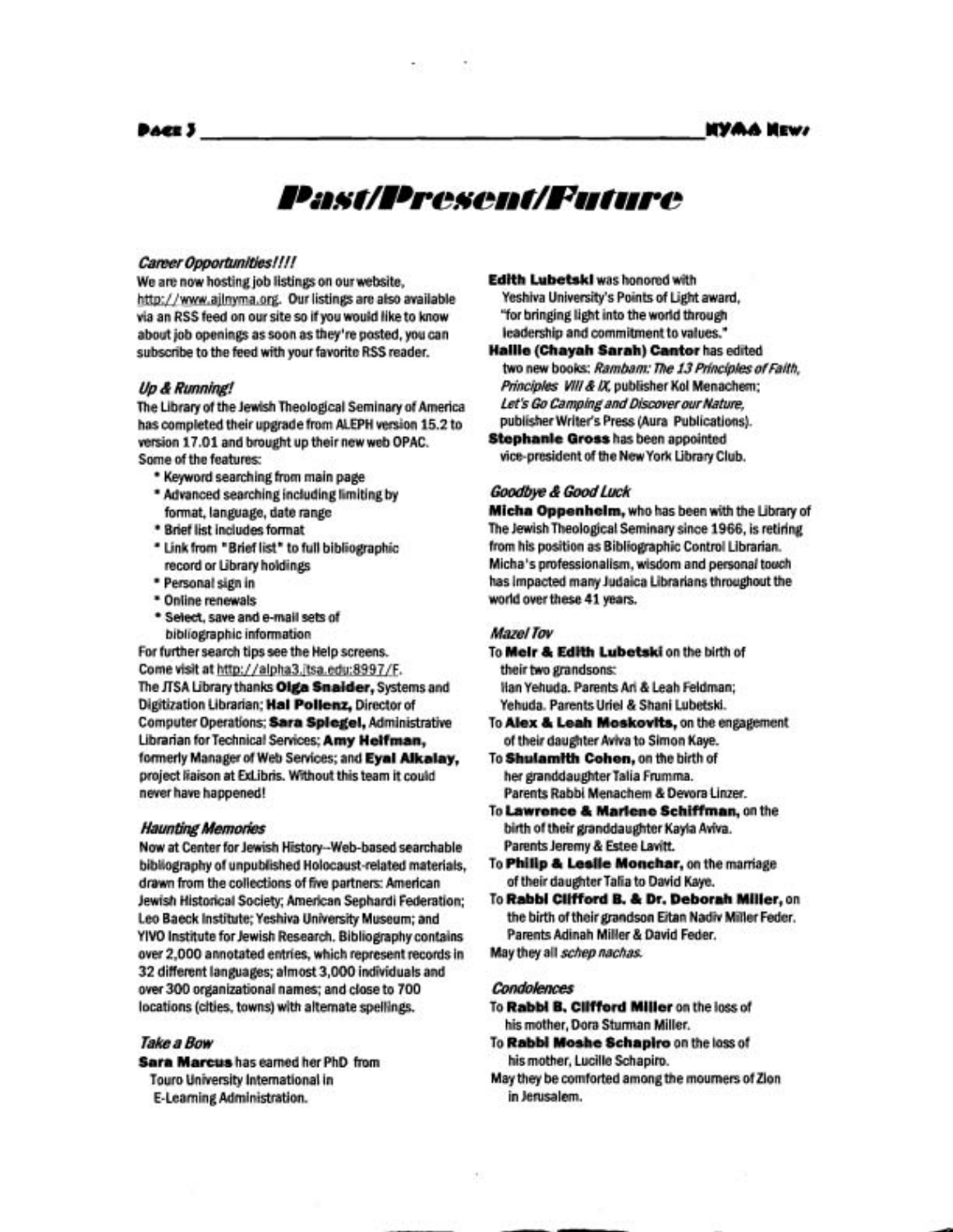## **Gauging the Change: LC Report** @ **Cataloging Workshop by STEVEN JAY BERNSTEIN,**

**Assistant Catalog Librarian, Elihu Burritt Library, Central Connecticut State University** 

This year's NYMA Cataloging Workshop, held March  $5<sup>th</sup>$  at the Jewish Theological Seminary of America, presented a critical discussion of Karen Calhoun's report to the Library of Congress "The Changing Nature of the Catalog and its Integration with Other Discovery Tools." The speakers were Robert Wolven, Director of Bibliographic Control at Columbia University, and Dr. Bella Hass Weinberg, Professor in the St. John's University Division of Library and Information Science.

Ms. Calhoun, of Cornell University Library, had written about the destabilizing influences of the Web, widespread ownership of personal computers, and rising computer literacy on research libraries. The library catalog is now in decline: today, students and scholars routinely bypass this in favor of other discovery tools. In addition, the report dealt with the "limbo world" of books and serials, which are neither dead but not yet digital. Nevertheless, in spite of digitization projects, e**journals, and** the emergence of e-books on the horizon, the role of catalog records in discovery and retrieval of the world's library collections seems likely to continue for at least a couple of decades and probably longer. This report offered an analysis of the current situation, options for revitalizing research library catalogs, a feasibility assessment, a vision for change, and a blueprint for action.

Mr. Wolven's presentation "The Changing Nature of the Catalog, Perspectives on the Calhoun Report" gave a basic overview of Calhoun's somewhat controversial paper along with various reactions that people in the library profession have had to her ideas. Following Mr. Wolven's introduction to the LC report, Professor Weinberg critically deconstructed Ms. Calhoun's paper with her own presentation, "The Calhoun Report on the Future of Library Catalogs: Reactions fiom a Judaica Librarian's Perspective." For greater appreciation and understanding of the workshop, the full text of the "Calhoun Report," as well as the PowetPoint slides from Mr. Wolven's presentation, are both available in the "Past Events" section of NYMA's website http://www.ailnyma.org<http://www.ailnyma.org/.

### **Saying the Right Thing Dos & Don'ts of Grant Proposal Writing @ Day School/High School Workshop by ROZ FRIEDMAN, Librarian, Torah Academy of Bergen County C LEAH MOSKOVITS, Librarian, Malayanot Yeshiva High School for Glrls**

Ever wanted to ask for outside funding but didn't know how? "Writing a Successful Grant Proposal" offered the tips. NYMA's 2007 Day School/High School workshop was held March 13<sup>th</sup> at SAR High School in Riverdale courtesy of Freda Kleinburd, its librarian. Approximately 15 members attended.

The guest speaker--Karen Novick, Associate Dean of Rutgers School of Library and Information Science--walked the audience through the fundamental steps of writing grant applications, from pre-writing, through the first **draft,** the narrative, budget information, formatting, and finally revising and editing. This process turned out to be a far more complex than any of the audience had previously realized. The number of factors are many: who would be reading a proposal, how many people would be reading it, what time frame was involved and how much information to include. Since many in the Jewish Day Schools had had little experience in this endeavor, they now walked away with **far** greater knowledge.

The lecture was followed by an informal tour of SAR High School. Opened four years ago, it is located in a newly constructed building which has a deliberately unfinished look: pipes are exposed and walls unpainted, allowing for the very open feeling, with much light streaming in. Indeed, most of the classrooms are not totally enclosed, and some have glass for walls, allowing the stroller to see what is going on inside.

Viewing this marvel of modem architecture was an interesting, as well as pleasant, experience in itself. It capped off a vital, informative afiernoon.m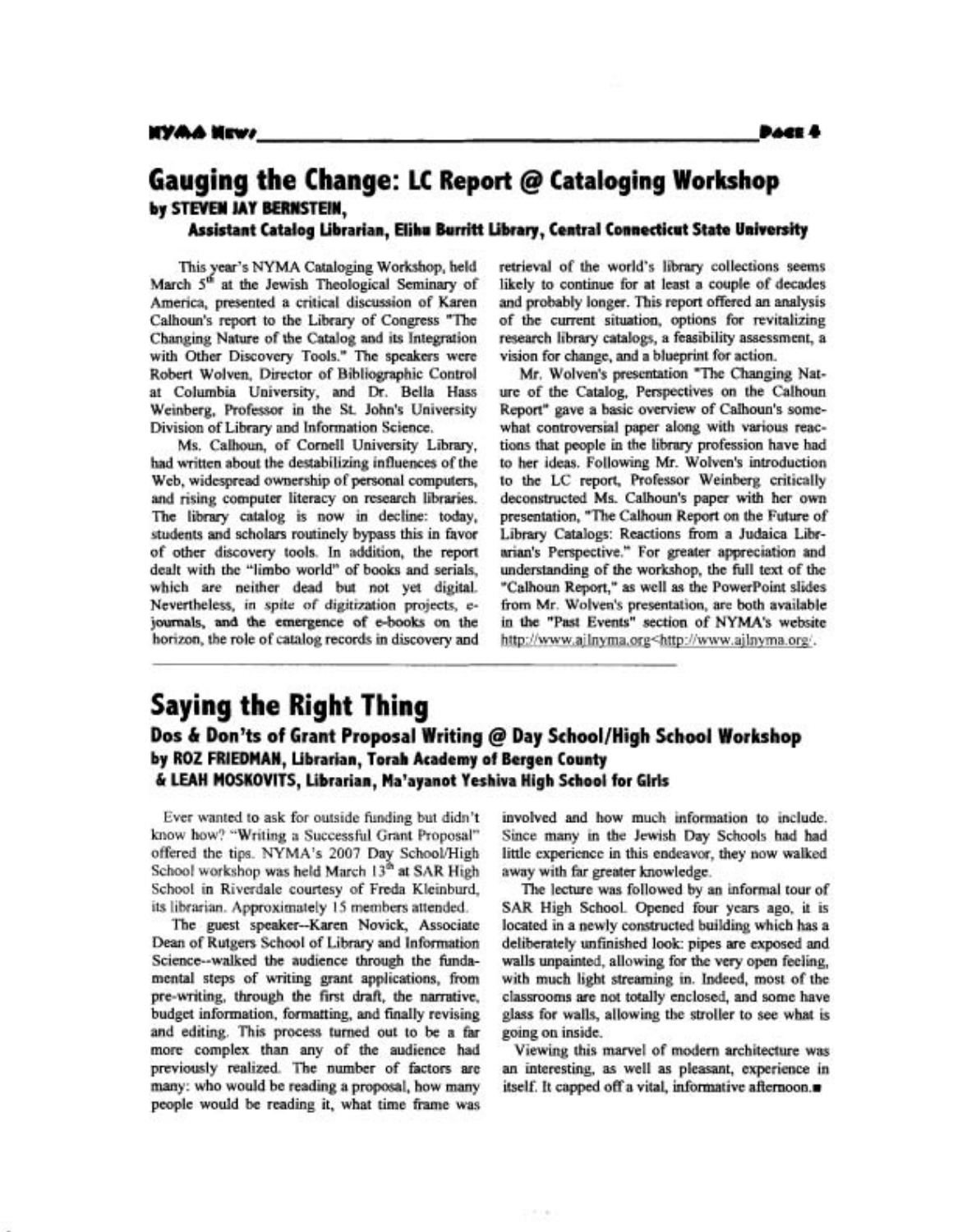#### **PACE S**

#### *(Cont'd from Pg. 2)*

when the Netziv became the head of the large and influential Volozhin Yeshivah, he fought the *Haskalah* by associating with *Ha-Levanon,* the Hebrew newspaper of religious Zionism, and forbidding his students to read works of the *maskilim.* 

Dr. Perl's meticulous research has shown how these newspapers, now forever preserved, had made their way east and impressed and molded the Netziv and his society. These newspapers are an invaluable window into this vanished world.

#### **Critical Views**

The second speaker, Shaindy (Susan) Kurzmann, Information Literacy and Reference Coordinator at Ramapo College, presented the audience with "Knowledge is Power: Information Literacy in the **21\*** Century."

**By ALA's** definition and ACRL's competency standards, information literacy means:

\*recognizing when and how much information is needed;

\*accessing the information effectively and efficiently;

\*critically evaluating the information and its sources;

\*using the information effectively to accomplish a purpose;

\*understanding economic, legal, and social issues surrounding the use of information;

\*using the information ethically and legally.

In short: critical thinking, evaluation, problem-solving and decision-making.

The Middle States Commission on Higher Education includes information literacy assessment in both its evaluation and accreditation of colleges and universities. This greatly benefits libraries because it forces these institutions to hire librarians to teach information literacy.

Information literacy programs would provide content packaged in a variety of formats, in order to accommodate a diverse range of learning styles across the entire student population. Examples are traditional print-based guides, online tutorials, face-toface teaching, podcasts, courseware, video, E-Portfolios, online reference, and E-Week database training sessions.

#### **Beyond Place & Time**

No longer is the library a place; rather, the place (wherever the student is) is to be transformed into the library. Under this new concept, the librarians must meet the students where they "live" and feel most comfortable.

Before 2006 Ramapo had had a bibliographic instruction program: one-time sessions were arranged and held in a special room in the library, while each pair of students shared a computer and the reference librarian's was projected onto a screen at the fiont. The librarian demonstrated print and electronic resources tailored for that course; typical sessions occurred immediately after a paper was assigned, the syllabus provided by the instructor. Databases were demonstrated and students tried them out during the session; the librarian could answer questions.

Under the new program, the salient feature is the embedding of information literacy content into the course itself, rather than presenting it in a separate standalone session. This process involved mapping the curriculum: librarians looked at the content of two introductory courses and typical major-related courses, and then determined where each information literacy skill could best fit in.

In this scenario, the librarians and the teaching faculty selected the course readings; the librarian provided instructional sessions; the faculty designed questions based on the librarian's presentation; the librarian is available for the students on a one-to-one basis. A popular and less timeintensive course was chosen: College English. At present faculty teaching College English are invited to participate in the information literacy program during meetings of the Faculty Senate.

The program provides instruction tailored for various learning styles and includes required attendance at a database workshop and completion of a mandatory assignment created by faculty. Assessment of information literacy can measure competency of individuals and/or groups. Baseline testing is done at the beginning of freshman year, again at the end of sophomore year, and fiaally at the end of **senior year.** 

Ramapo uses Project SAILS, an evaluation tool focusing on groups. (ISKILLS, a more expensive system not used **at**  Ramapo, evaluates each student individually.) Ramapo conducts individual session evaluations via three-minute post-session evaluation sheets.

Ideally, an information literacy program can be established by a campus-wide information literacy **task** force, although Ramapo has not yet been able to establish such a task-force.

Shaindy commented that Dr. Perl's source-critical approach to the Netziv is an example of information literacy skills: the use of subject index, and impact of western thought and invention on eastern readers. Clearly religious and secular communities had extensive interactions; perhaps, through information literacy, the same wiU hold true for colleges and universities.<sup>a</sup>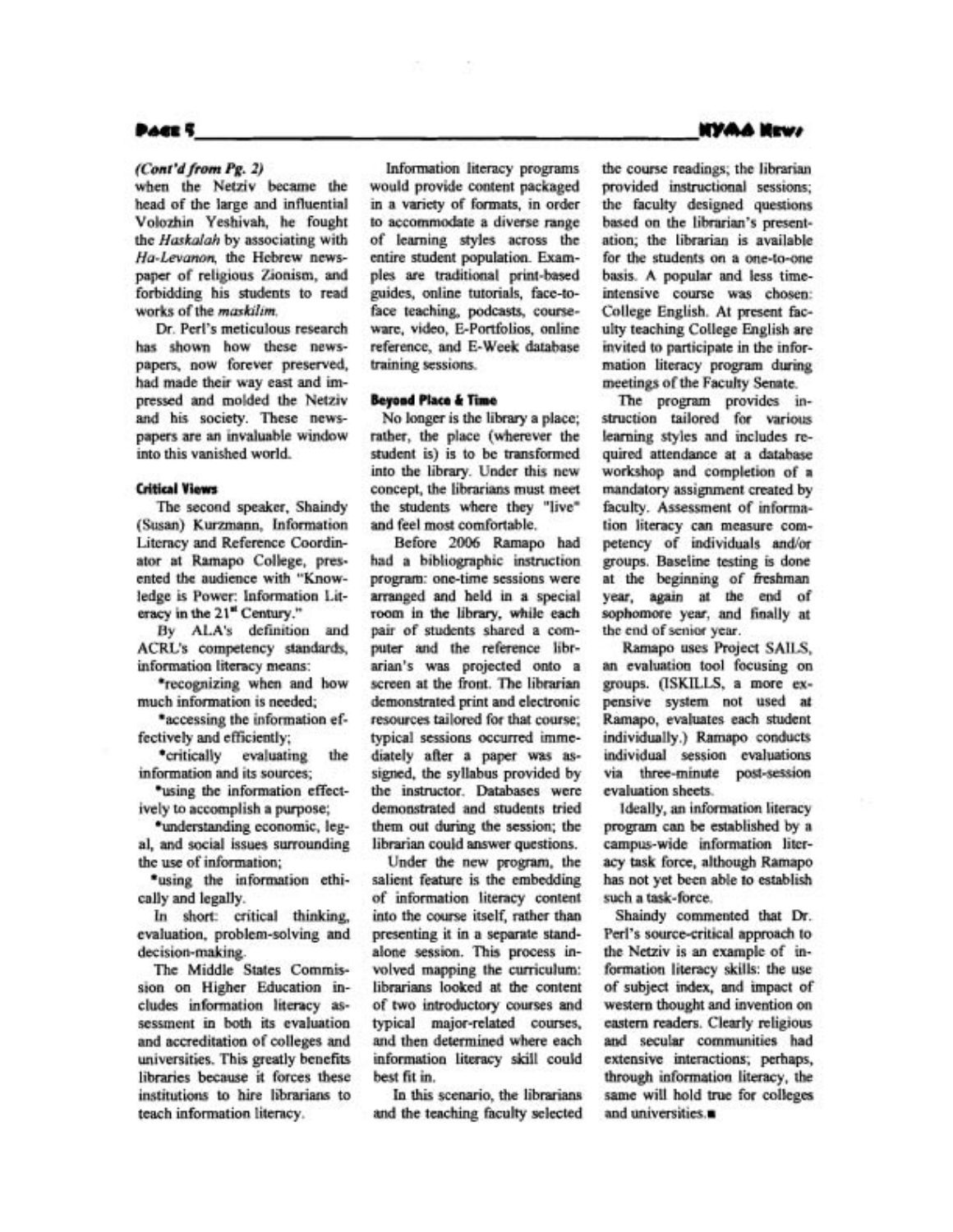#### **(Con***t***'dfrom Pg. I)**

Ms. Ulric explained that Wikipedia (from the Hawaiian word *"wiki,*" for group) is a comrnunitydriven website that opens up numerous sharing possibilities. Wikis can be used to create pathfinders, connect with others who are interested in specific collections of information, and for subject guides. And although not all the popular social networking sites are appropriate for schools, some like Flickr, a photo-sharing site, and the famous Youtube, the video-sharing site, are quite useful.

Ms. Ulric concluded that effective use of technology required major pedagogical shifts. Libraries must determine first what they want to accomplish-and then select the tools they consider most appropriate.

#### **Search 6 Deliver**

The next speaker was Kathryn Shaughnessy, Instructional Services Librarian and Fellow for the Center for Teaching and Learning, St. John's University. In "Delivering Substance: Using RSS and Podcasts to Deliver Quality Resources to Learners and Researchers," she delivered an animated presentation on the new electronic environment, Web *2.0* and RSS (Really Simple Syndication). Both of these allow for automatic delivery of documents through which a custommade site can be readily built.

RSS is a growing method of delivering text and audio information, which is time-shifted, giving real-time notification of web-site update, or selfselected or personalized syndication. It is an informational broadcast in "lite-XML," or RDF. Users access RSS feeds at their convenience via aggregator or Feed-reader. First created in 1997, RSS has evolved into uses for news delivery, business applications, website updates, blogging (personal and information-sharing); podcast delivery; and education and research.

This environment has created a vital tool for upto-date information and continuous text and audio (podcast) input. A simple download can deliver these to a blog, wiki, or webpage. Listeners can download at their convenience via desktop or laptop or on a personal player. These updates are valuable in a library setting as supplements to lectures or class projects as dissemination of news about the library; article sources such as ProQuest or Ebsco; as book updates for faculty; and as a way to store professional information.

Information can be targeted to the appropriate audience. Podcasts have burgeoned since January 2006, when iTunes offered "Eree" courseware distribution. The benefits of podcasts are many: they offer the chance to learn a language or any material that needs to be listened to over and over; they are good for multitasking while commuting; and they can facilitate instruction between student and faculty members. Library podcasts can include lectures, instructions, news, outreach, scholarship, communication, or even audio tours. Podcast directories can be found on Google. Or, simply, make your own.

Practical questions are raised when setting up RSS in libraries, such as investment of money in a Feed reader, as well as investment of time to use a Feed reader. Time is also needed to build up a library's "personal" collection of sites - those of particular use to this library's needs. Over time, less helpful sites could be weeded out. Blogs would also be needed.

The cost involved is worth it when considering the strengths of using RSS in libraries:

\*Richer resource base for research/reference;

\*Facilitates keeping up in a specialty;

\*Facilitates keeping abreast of news within the library's organization;

\*Convenience of checking all sites at once, on your own time;

\*Sharing/leaming from library professionals;

\*Saves time in the long **run,** since information comes to you, rather than vice versa.

Literature was distributed on how to locate RSS feeds (i.e. NewsGator), and its uses for guest lectures or distance learning. In addition, information was given on fmding external podcast resources (i.e. Library of Congress, FirstGov).

What if your favorite site or journal doesn't have a feed yet? Try FeedYes (http://wwwfeedyes.com/) for the conversion process; just paste the **URL** of the page you'd like to "RSS-ify"-and presto! Instant feed. Good old Yahoo also does the trick: just click on the "News" tab, and preface your search with "inurl:", and then put in the URL of the webpage you would like news feeds Erom. If the website is written in compatible xml, Yahoo will generate a feed and an RSS icon.

#### **Chat Rooms**

In the final presentation, "21<sup>st</sup> Century Educational Techology: Revolution in Digital Space," Lynn Wishart-Associate Dean, Director of the Library, and Professor of Legal Research, Benjamin N. Cardozo School of Law, Yeshiva University-discussed technology and library users.

**(Cont'd on** *nexlpg.)*